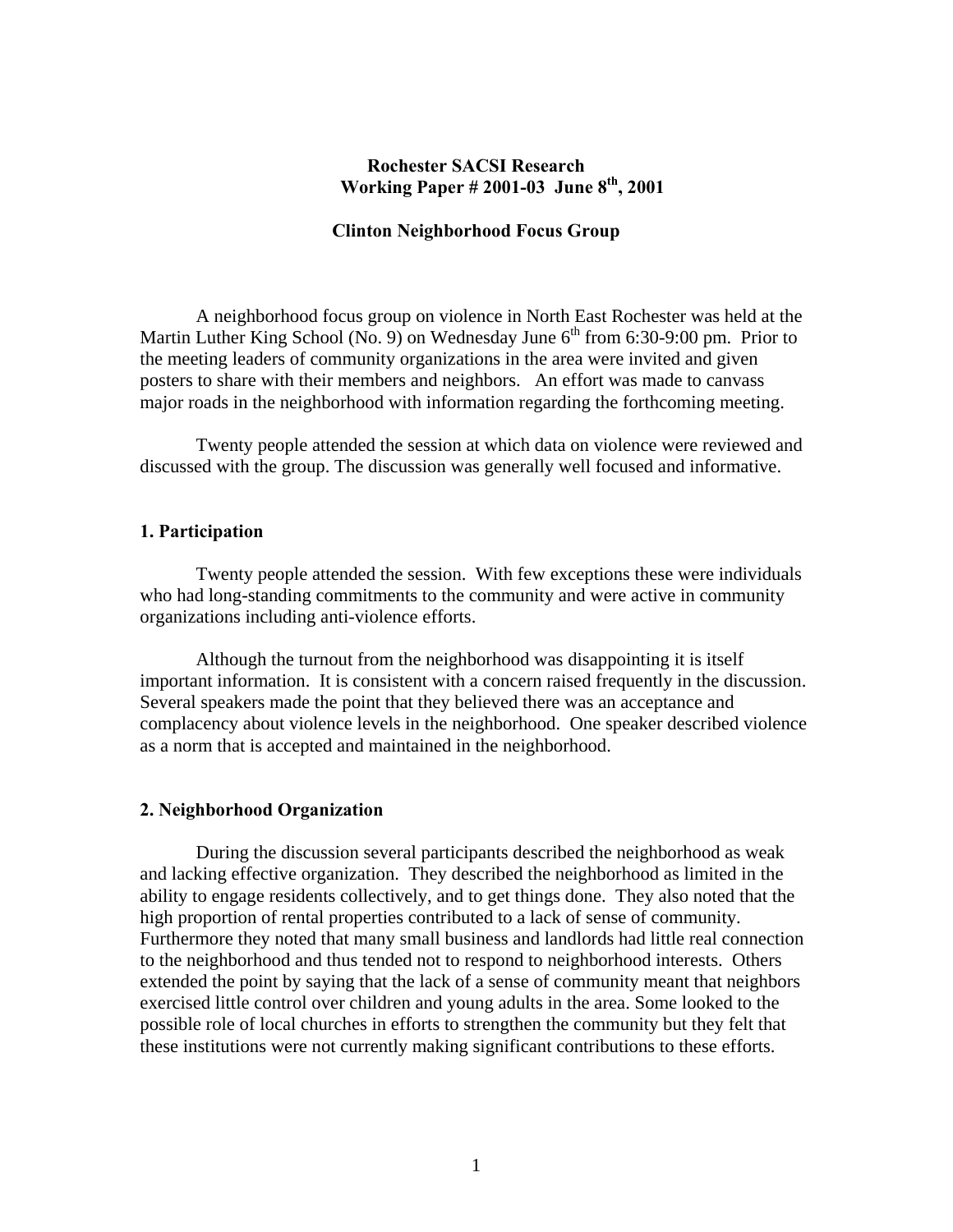Participants described a sense of hopelessness that they believed was widely shared among the residents of the area. They did not feel that local government, religious institutions or neighborhood organizations were succeeding in responding to the problem. And, perhaps most striking, participants described the central issues as a lack of will in the neighborhood to affect real change.

 This concern is consistent with research on violence that indicates that the strength of neighborhood organization is related to level of crime and violence. High crime neighborhoods tend to have weak neighborhood organizations and weak informal mechanisms for social control.

 Crime reduction strategies that depend on neighborhood organizations are not likely to succeed unless they also involve efforts to strengthen neighborhood organizations. Research on community organization has shown that to be a difficult task. The view that the level of organization of this neighborhood is weak is particularly disappointing since the city of Rochester has made such efforts to organize neighborhood through such efforts as the NET program Neighbors Building Neighborhoods (NBN). It is also disappointing because the section of the City has a fairly large number of community organizations and other non-profit organizations.

 One other important finding is clear form the discussion. The data on the geographic distribution of homicides in Rochester was striking and also consistent with participants' experiences. That led to wide support for concentrating resources in this area and considering intensive special interventions to address the problem.

#### **3. Attitudes toward the Criminal Justice System**

 Participants in the meeting were largely ambivalent about the criminal justice system. They described a strong sense of dependence on the police and the rest of the criminal justice system to solve their problems but did not think the system was responsive enough and also did not, for the most part, see themselves as taking an active role with the criminal justice system to address the issues. Overall, the discussion suggested a strong sense of dependence on the criminal justice but not a strong interest in engagement with the criminal justice system. With few exceptions the neighborhood did not appear to have groups or individuals who would be strong partners in criminal justice system responses to violence.

 One general exception to that appeared to be with the representatives of Rochestarians Against Illegal Narcotics (RAIN) who were present at the meeting. Members of Rain expressed a strong commitment to an active agenda that was largely consistent with the expressed interest of residents and the criminal justice system.

 Finally, on this subject there was some disagreement about the potential deterrent effects of criminal justice interventions. One speaker in particular, felt that young men did not fear the CJ system because it was not regarded as having real teeth. That is, in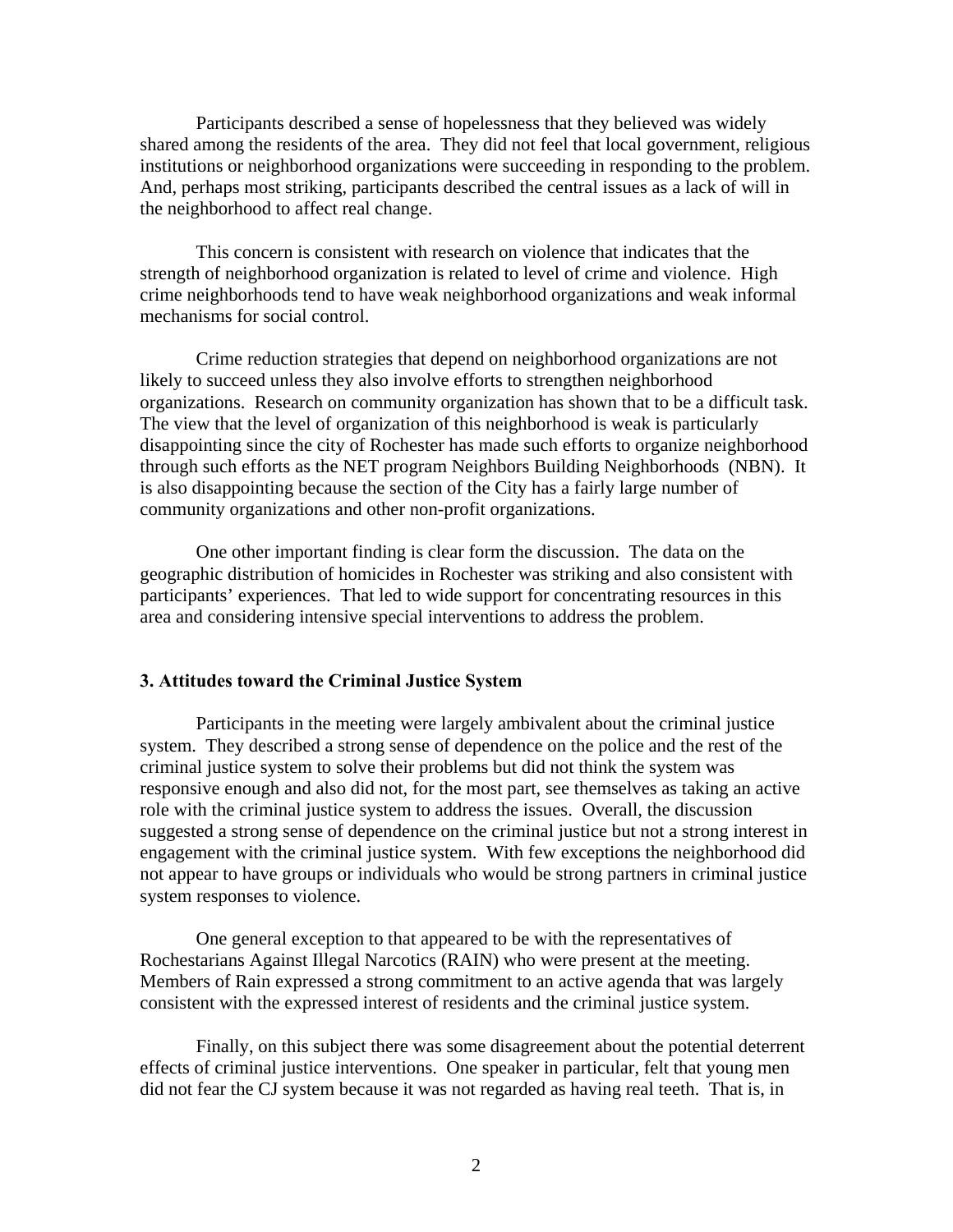this speakers view, the CJ system failed to provide certain and sever sanctions. Others at the meeting, however, felt that the large volume of arrests, convictions and sentences was evidence of sanctions but that even severe sanctions were not enough to address the problem.

#### **4. Root Causes of Violence**

 There was considerable discussion of the root causes of violence in the neighborhood. Problems with the local schools were highlighted. Poverty and the lack of economic strength in terms of local ownership of homes and businesses were discussed. Similarly, a sense of alienation was discussed as participants noted that ownership of local business and housing is often in the hands of people, outside of the neighborhood, who some felt had little commitment to the area.

 There was also discussion of the problem of drugs. This subject was approached in much the same way as the discussion of root causes. Participants identified drugs as a major issue underlying violence. They did not however, discuss it in terms that lent themselves to interventions but rather saw general and long-term approaches as needed.

 The discussions of root causes of violence seemed reasonable and consistent with data on social conditions in the neighborhood. It did not, however, lend itself to discussion of specific strategies and particularly to strategies that were likely to have an immediate impact or impact in the near term.

#### **5. Manageable Aspects of the problem**

In contrast to the discussion of root cause issues there was a group of participants who emphasized the manageability of the problem of violence in the North East. Members of RAIN led this discussion. The conversation contrasted sharply with some of the discussion noted above.

The discussion leaders made several key points: 1) the geographic concentration meant a small area and small number of people were involved. 2) The data provided significant direction for intervention. While drug house robberies may require complicated efforts to intervene, (3) disputes should be easier to deal with. In fact, participants argued, neighborhood leaders should be able to work with young men to identify and intervene in disputes. They suggested a very hands-on approach to the problem.

### **6. Conclusions**

 Focus groups methods can provide useful data, however, they also have their limitations. We cannot claim that our group was representative of the North East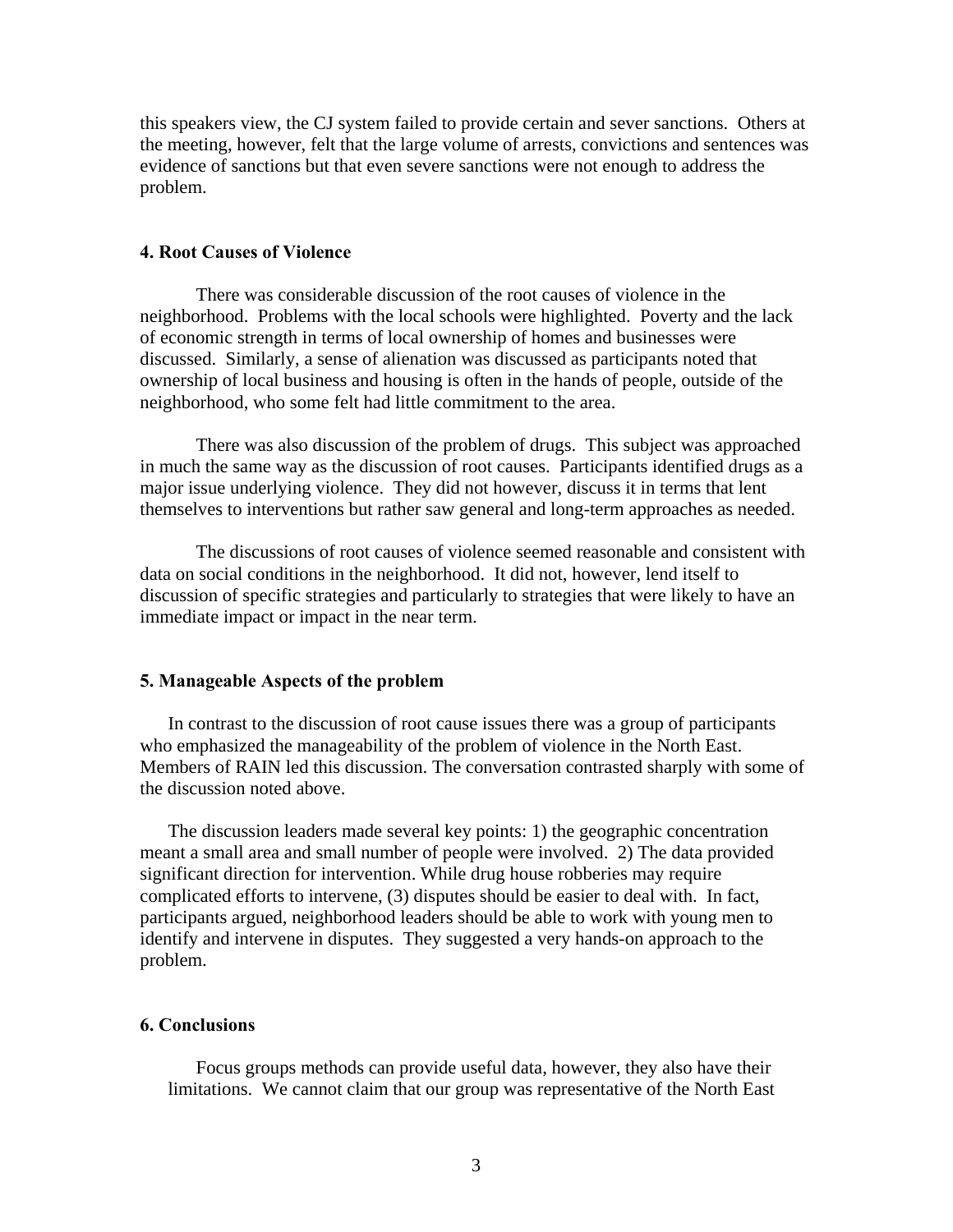neighborhood, but the group was made up of people who made a deliberate decision to participate and most of whom had established records of commitment to the neighborhood. While recognizing the limitation of the process the following tentative conclusions should be considered.

- a. In general, the neighborhood seems to have little ability to define the current problems of violence as a critical issue or to muster resources to address the problem in a clear and urgent manner.
- b. Strategies that depend on strong community organizations are not likely to succeed in this neighborhood. There may be many reasons to work to increase the strength of community organizations but given the current state of the neighborhood, those efforts are likely to be long term and are not likely to have an immediate impact on the problem of violence.
- c. The apparent dependency on the criminal justice system and the recognition that special resources should be focused on this neighborhood suggest the community may be supportive of significant criminal justice led interventions to reduce violence. The neighborhood seems ready for such interventions although it is not organized to make significant contributions to them.
- d. There is a substantial interest in root cause issues and some potentially useful activity directed at addressing those issues. The root cause interest, however, is not consistent with triage approaches and possible interventions responding to violence as a crisis. Representative from RAIN, however, seemed attuned to defining the problem and intervening in that manner. Neighborhood churches may also contribute to understanding the issue in this manner.
- e. SACSI partnerships should probably focus on organizations with the most potential for crisis-oriented approaches. Participation of other groups should involve encouraging a crisis orientation.

# **7. Suggested Areas for Additional Research**

The focus group process suggests the following areas for additional research.

a. An inventory of all neighborhood organizations, not-for profits and other organizations and agencies housed or working in North East Rochester. That inventory would focus on identifying programs and activities aimed at reducing violence. It would distinguish between programs with a long term or root cause focus and those with potentially immediate effects.